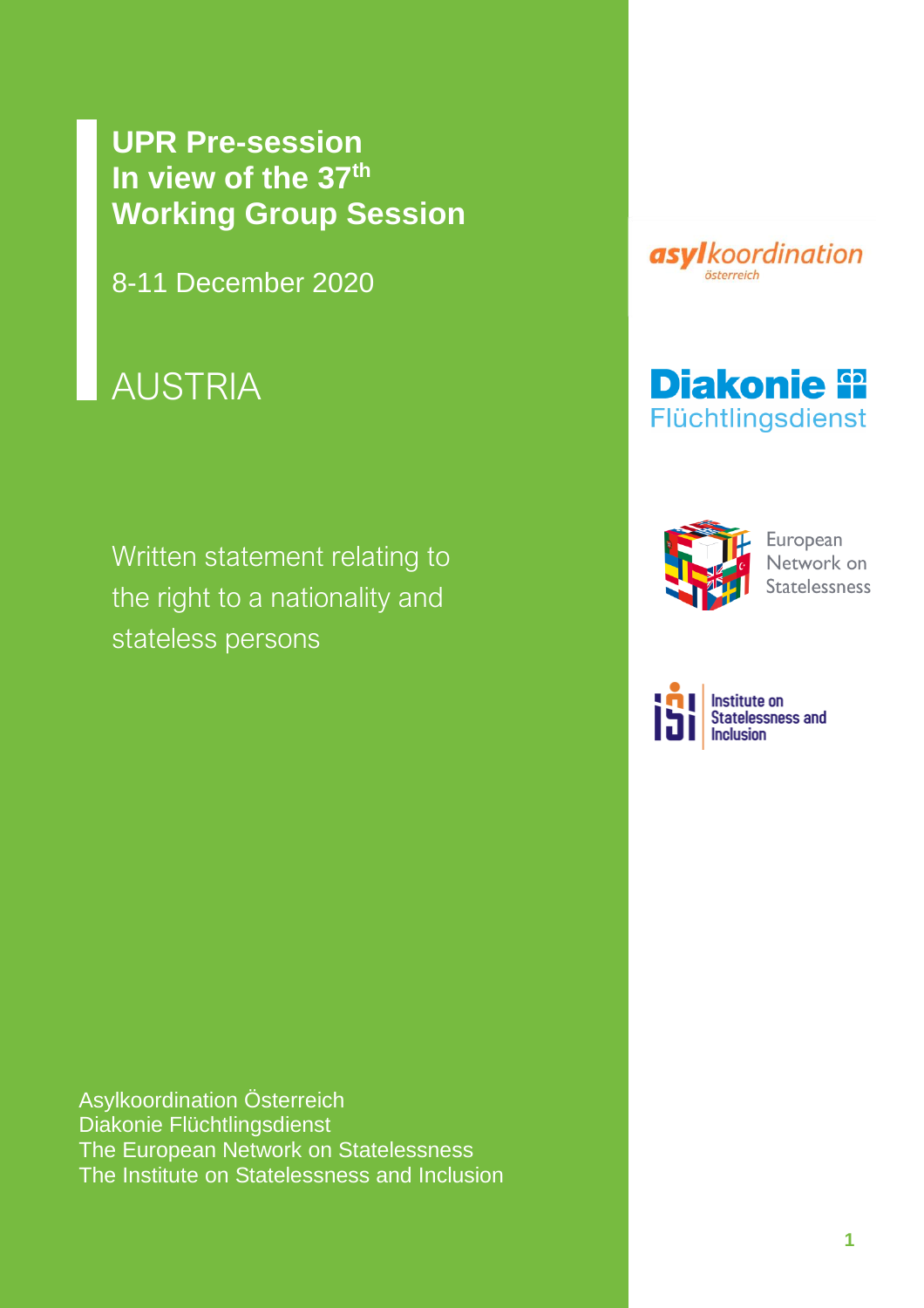## **AUSTRIA**

On behalf of Asylkoordination Österreich, Diakonie Flüchtlingsdienst, the European Network on Statelessness (ENS) and the Institute on Statelessness and Inclusion (ISI), my presentation focuses on two issues concerning Austria's international commitments to reduce and end statelessness and to safeguard the rights of stateless people living in Austria:

- 1) children's right to a nationality,
- 2) statelessness determination and access to social rights.

#### Children's right to a nationality

As set out in Article 7 of the Convention on the Rights of the Child, every child has a right to acquire a nationality. States have a further obligation to ensure that no child is born stateless. However, each year since 2010, the number of children at risk of statelessness in Austria has grown. Most of them will remain stateless for their entire childhood, which clearly goes against their best interest. Under Austrian nationality law, children born stateless in Austria (e.g. because they inherit their parents' status) do not acquire Austrian nationality automatically. They can only apply for nationality if they have lived lawfully in Austria for at least ten years (with five years' continuous residence preceding the application), are between 18 and 20 years-old and have not been convicted of certain offences or for a certain period of time. The timeframe of two instead of three years once reaching the age of majority is not in line with Austria's international obligations.

On the acquisition of Austrian nationality by descent, Austria committed to addressing the limitations for children born out of wedlock on accessing Austrian nationality, and to ensuring non-discrimination, as recommended by Portugal during the second UPR cycle. However, the regulations have not yet been amended.

Both of these issues were addressed by the United Nations Office of the High Commissioner for Refugees in its statelessness mapping report of Austria, by the Committee on the Elimination of all forms of Discrimination Against Women during its 73rd session, and by the Committee on the Rights of the Child during its 83<sup>rd</sup> session.

#### Statelessness determination and access to social rights

Stateless people can only fully access their rights enshrined in the 1954 Convention and participate in society once their stateless status is identified and established, which is best fulfilled through a dedicated statelessness determination procedure. In the absence of a dedicated procedure in Austria, statelessness may only be identified through other administrative procedures, including in applications for international protection or the procedure for acquiring a residence permit. However, the identification of statelessness by a federal or provincial authority does not result in any legal status and no procedure exists in national law that provides for a right of residence by virtue of being stateless. Furthermore, there is no definition of a stateless person in Austrian law nor specific training and guidelines for civil servants on how to identify and assess statelessness, leading to inconsistent practice. Without legal residence, stateless people lack adequate protection and have access only to emergency medical care and primary education.

Finally, housing for stateless persons who are in the asylum procedure has been reported as inadequate, in particular in light of the current COVID-19 pandemic. Like other marginalised